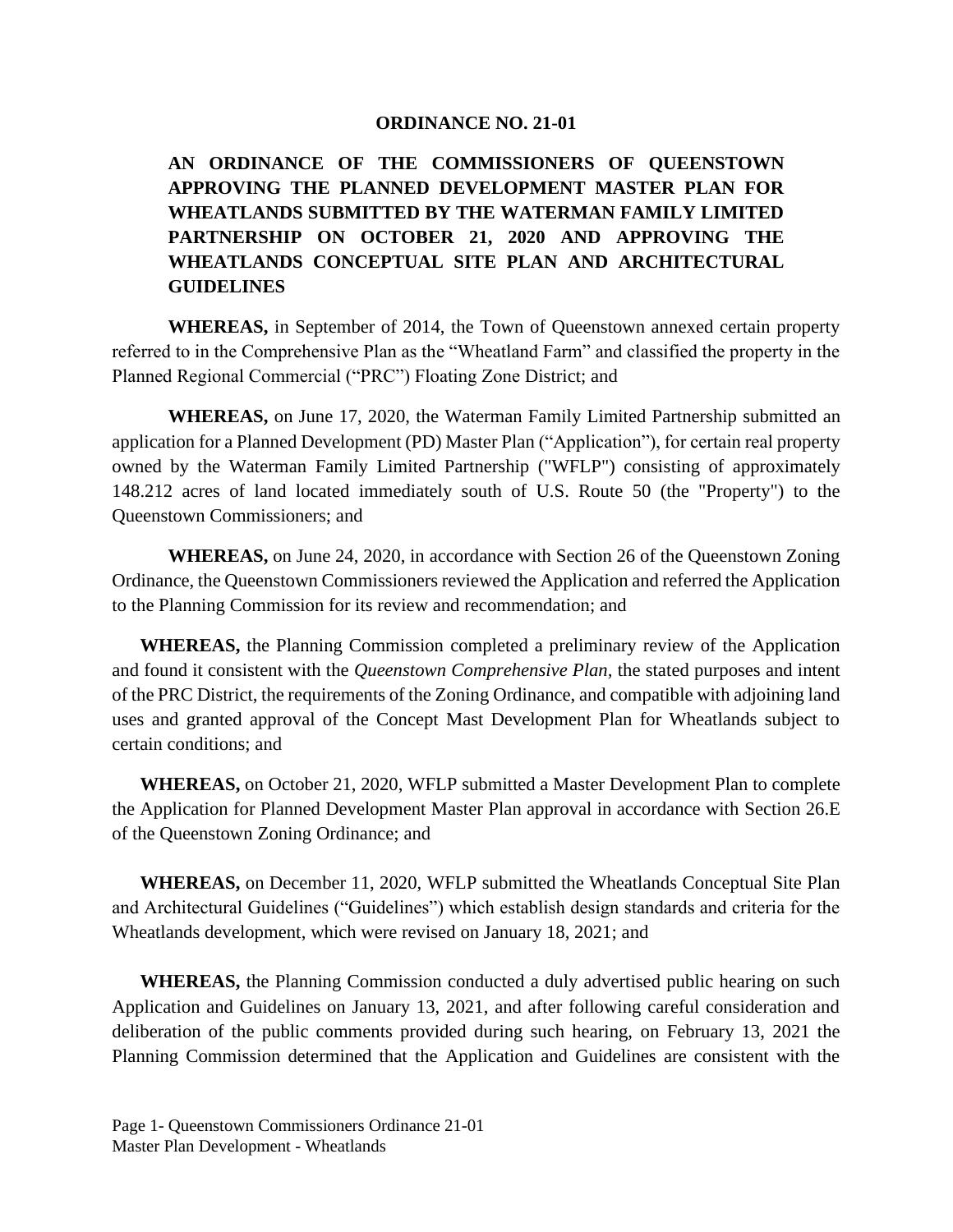Queenstown Comprehensive Plan, purposes and intent of the Planned Development District, the Queenstown Zoning Ordinance, and are compatible with adjoining land uses; and

**WHEREAS,** the Queenstown Commissioners advertised a public hearing on Ordinance 21- 01 in the *Record Observer* on March \_\_\_\_, 2021 and March \_\_\_\_, 2021; and

**WHEREAS,** the Queenstown Commissioners conducted a duly advertised public hearing on Ordinance 21-01 on March 24, 2021, and after following careful consideration and deliberation of the public comments provided during such hearing and the findings and recommendations of the Queenstown Planning Commission, the Queenstown Commissioners determined that the Application and Guidelines are consistent with the Queenstown Comprehensive Plan, purposes and intent of the Planned Development District, the Queenstown Zoning Ordinance, and are compatible with adjoining land uses.

NOW THEREFORE, the Commissioners of Queenstown hereby ordain as follows:

**Section 1.** That the findings of fact as set forth in Exhibit A attached hereto and incorporated herein are hereby adopted by the Queenstown Commissioners as the basis for the adoption of this Ordinance.

**Section 2.** That the Wheatlands Conceptual Site Plan and Architectural Guidelines prepared by Davis, Moore, Shearon & Associates, LLC, attached hereto as Exhibit B and incorporated herein, are consistent with the Queenstown Comprehensive Plan and the Queenstown Zoning Ordinance, and are hereby approved.

**Section 3.** That the Planned Regional Commercial Master Plan entitled "Master Development Plan for Wheatlands" prepared by Davis, Moore, Shearon & Associates, LLC, revised February 8, 2020 attached hereto as Exhibit C and incorporated herein, are consistent with the Queenstown Comprehensive Plan and the Queenstown Zoning Ordinance, and are hereby approved.

ORDAINED, APPROVED, AND PASSED by the Town Commissioners for the Town of Queenstown on this \_\_\_\_ day of \_\_\_\_\_\_\_\_\_\_, 2020.

\_\_\_\_\_\_\_\_\_\_\_\_\_\_\_\_\_\_\_\_\_\_\_\_\_ \_\_\_\_\_\_\_\_\_\_\_\_\_\_\_\_\_\_\_\_\_\_\_\_\_\_\_

WITNESS: TOWN COMMISSIONERS FOR THE TOWN OF QUEENSTOWN:

Aaron Horney, Town Clerk Thomas B. Willis, Jr., President

Page 2- Queenstown Commissioners Ordinance 21-01 Master Plan Development - Wheatlands